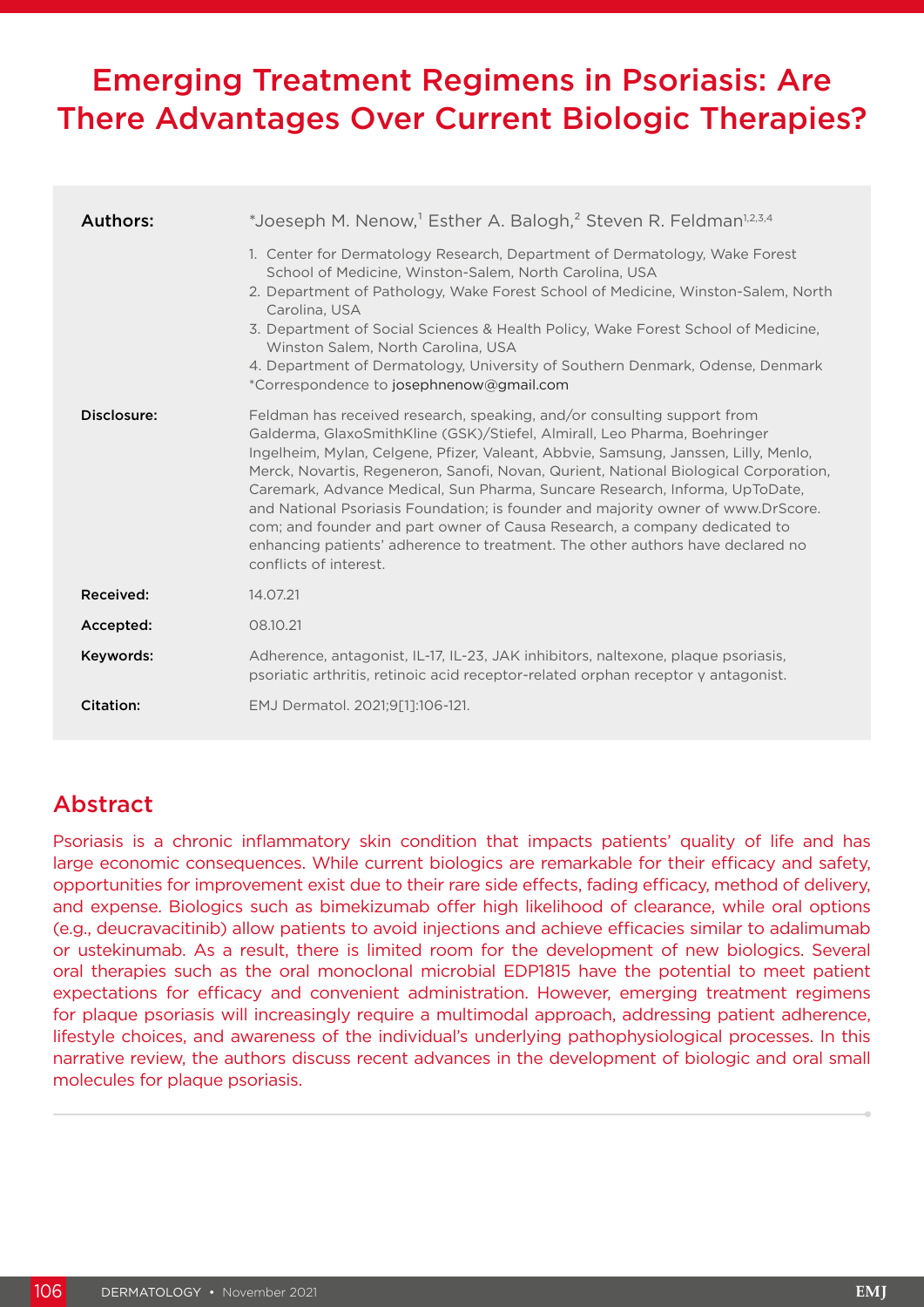# BACKGROUND: PSORIASIS STANDARD OF CARE

# Disease Background and Overview of **Treatment**

Psoriasis is a chronic inflammatory skin condition that affects 2–3% of the population in the USA and has extensive psychosocial and economic consequences.1 Sustained inflammation leads to uncontrolled proliferation and differentiation of keratinocytes. Although psoriasis variants share a root pathophysiology, variations in pathways lead to variable treatment effectiveness.<sup>2</sup> There are three categories of treatment for plaque psoriasis: topical medications, phototherapy, and systemic therapies. Topical therapies are the first-line treatment for localised psoriasis. $3,4$ Ultraviolet (UV) light can be used for localised and extensive psoriasis. $3$  Home phototherapy units can reduce cost and increase convenience. Nevertheless, the use of UV for moderateto-severe psoriasis is declining in popularity, likely due to perceived high price, poor reimbursement, and the availability of highly effective, safe, and more convenient systemic treatments.5-7 The presence of moderate-tosevere disease often requires treatment with systemic therapies. Of the available systemic treatments, current professional dermatological association guidelines recommend biologics for the treatment of moderate-to-severe plaque psoriasis that is recalcitrant to local therapies.8

# Systemic Therapy: Indications and General Options

Among biologic therapies, three classes are used for moderate-to-severe psoriasis: TNF-α inhibitors, IL-17 inhibitors, and IL-23 inhibitors.<sup>8</sup>

# TNF-α inhibitors

The first generation of TNF-α inhibitors has potent initial efficacies. The most common method of reporting efficacy is the Psoriasis Area and Severity Index (PASI), a standard tool for scoring psoriasis severity. Following 12 weeks of use for infliximab or adalimumab, PASI90 (i.e., a 90% improvement from baseline) was achieved in approximately 50% of patients in treatment arms.<sup>9-11</sup> PASI75 was achieved by 49% of patients treated with etanercept 50 mg twice a week at 12 weeks (p<0.0001). When combined with phototherapy, etanercept therapies have achieved a PASI90 in 58.1% over the same timeframe.<sup>12,13</sup> These strong initial responses often fade. In the Danish DERMBIO registry study of 1,867 psoriasis treatment courses, 41.3% of these regimens were discontinued. The most common reason for discontinuation was the loss of efficacy (67.0%).<sup>14</sup> TNF-α inhibitors are contraindicated in those with a strong family history of malignancy or chronic infection (e.g., tuberculosis, hepatitis B virus). $3$  As a result, there was an opportunity to develop novel therapies that averted some of the major class side effects, including the risk of serious infections (e.g., tuberculosis), malignancy, and major adverse cardiovascular events.15

TNF-α inhibitors also face competition from biosimilars. Recent adalimumab biosimilars include mjevita (adalimumab-atto), Cyltezo (adalimumab-adbm), Hyrimoz (adalimumabadaz), Hadlima (adalimumab-bwwd), Abrilada (adalimumab-afzb), and Hulio (adalimumabfkip), with more on the way. Infliximab biosimilars include Inflectra (infliximab-dyyb), Renflexis (infliximab-abda), Ixifi (infliximabqbtx), and Avsola (infliximab-axxq).16-19 The influx of competitive agents may lead to a decrease in cost.

# IL-17/23 axis

The IL-17/IL-23 axis is central to psoriasis pathophysiology, and inhibitors of these cytokines are effective psoriasis treatments.<sup>3</sup> The IL-17 inhibitor class consists of secukinumab, ixekizumab, and brodalumab.<sup>4,8</sup> The IL-23 inhibitor class contains inhibitors to the p19 subunit of IL-23 (guselkumab, tildrakizumab, and risankizumab) and ustekinumab, which binds the p40 subunit of IL-23 that is also in IL-12.4 Many of these agents are both highly efficacious and generally well tolerated when used as treatments for moderate-to-severe plaque psoriasis. Ustekinumab, secukinumab, ixekizumab, brodalumab, guselkumab, and tildrakizumab have all entered clinical use for the treatment of moderate-to-severe plaque psoriasis.20 In a systematic review, ixekizumab appears to be the most effective short-term agent (i.e., greatest PASI75/90 over 12 weeks [p<0.00001/0.00001]). It is also the most likely to be associated with one or more adverse effects (AE) (p<0.00001). Ixekizumab 80 mg, risankizumab 150 mg, and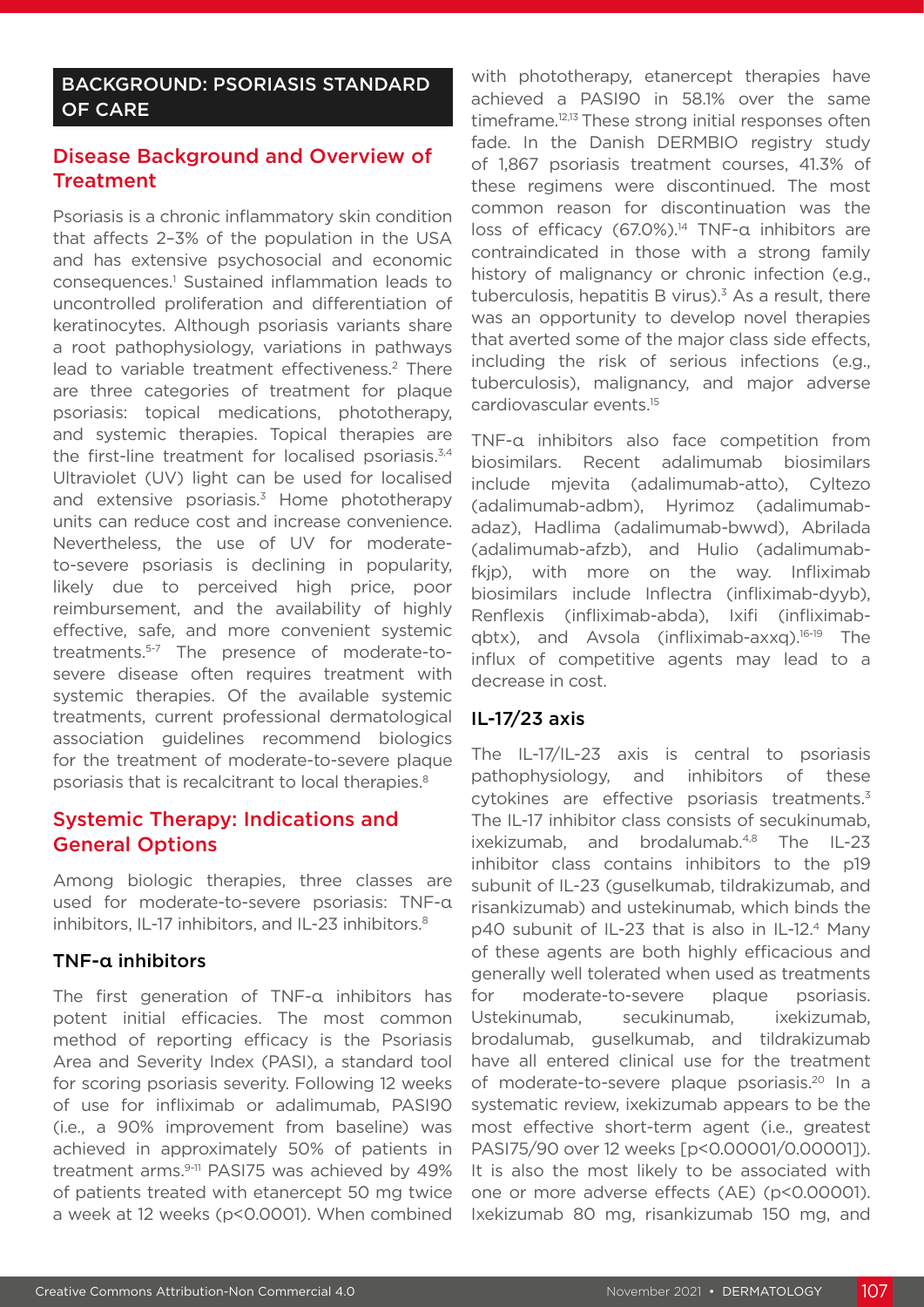brodalumab 210 mg have similar numbers needed to treat for PASI75 (1.18, 1.19, and 1.19, respectively).21

As novel therapies, the long-term AEs of the IL-17 and IL-23 classes are not fully known. Throughout recent years of clinical testing, they appear to be very safe. However, similarly to TNF-α inhibitors, efficacy can fade over time, perhaps due to neutralising antibodies.<sup>3,22</sup> Unfortunately, these therapies can cost 50,000 USD or more annually.23 Though with several exceptions, most require administration by injection, which can be unfavourable for some patients.<sup>3,24</sup>

# EMERGING THERAPIES

# **Biologics**

# IL-17 inhibitor: bimekizumab

Bimekizumab is an injectable IgG1 monoclonal antibody targeting IL-17A and IL-17F under development by UCB (Brussels, Belgium). Bimekizumab recently completed a direct comparison study against secukinumab in the BE RADIANT study, following its completion of comparison studies against adalimumab (BE SURE) and ustekinumab (BE VIVID). In this randomised, multicentre, double-blind study bimekizumab was compared to secukinumab, with the primary endpoint of PASI100 at 16 weeks.25 At 16 weeks, 61.7% of the bimekizumab arm achieved PASI100 versus 48.9% in the secukinumab arm. Analysis proved bimekizumab to be non-inferior, and, subsequently, superior to secukinumab (p<0.001 each). After 48 weeks, 67.0% of the bimekizumab arm achieved PASI100 compared with 46.2% in the secukinumab arm. However, it must be noted that there was a documented greater association with oral candidiasis in the bimekizumab arm.26

In the BE SURE trial, the most common side effects for bimekizumab were found to be nasopharyngitis (20.9%), oral candida infection (16.2%), and upper respiratory tract infection (9.0%). Throughout the trial, no serious AEs were reported in the treatment arm. Potential serious AEs included suicidal ideation or behaviour, inflammatory bowel disease, or major adverse cardiac events.

Previously, bimekizumab had undergone a Phase

III, randomised, double blind, placebo-controlled trial (BE READY).<sup>27</sup> The study enrolled 435 adults with moderate-to-severe plaque psoriasis. It consisted of an initial treatment period followed by a randomised withdrawal period lasting a combined 56 weeks. BE READY met its primary endpoints of PASI90 and an Investigator's Global Assessment (IGA) response of clear or almost clear (IGA 0/1) compared to placebo after 16 weeks of treatment.<sup>27</sup>

In a previous Phase IIb study (BE ABLE 1) on bimekizumab's safety, there was no association of bimekizumab with any dose-related safety risks or unexpected safety signals in a set of 250 patients. Treatment-emergent AEs occurred in 61% (126/208) of bimekizumab patients compared with 36% (15/42) of patients in the placebo arm. These AEs led to a study discontinuation rate of 4.8% (10/208) in the bimekizumab arm and 2.4% (1/42) in the placebo arm. The side effects leading to discontinuation included the diagnosis of colon cancer and, in a separate case, a large gastrointestinal polyp, which was deemed unrelated to the study treatment by the investigator.<sup>28</sup>

## Inhibitory receptor agonist: CC-90006

CC-90006 is a subcutaneous injection programmed cell death protein-1 agonist antibody being developed by Celgene (Uxbridge, UK) for the treatment of mild-to-moderate plaque-type psoriasis. It recently completed Phase I testing in a multicentre, randomised, double-blind, placebo-controlled, multipledose study to evaluate drug safety, tolerability, pharmacokinetics, and pharmacodynamics in 34 participants with mild-to-moderate plaque-type psoriasis.29 No results are currently available for this or any other previous trials. Phase I testing was completed on April 26<sup>th</sup> 2019, but results have not yet been posted.<sup>29,30</sup>

# Oral Small Molecules

# JAK family

## *Filgotinib (GLPG0634)*

Filgotinib (GLPG0634) is an oral, selective JAK1 inhibitor developed by Galapagos (Mechelen, Belgium) for use in adults with psoriatic arthritis (PsA), ulcerative colitis, and Crohn's disease. Filgotinib was recently approved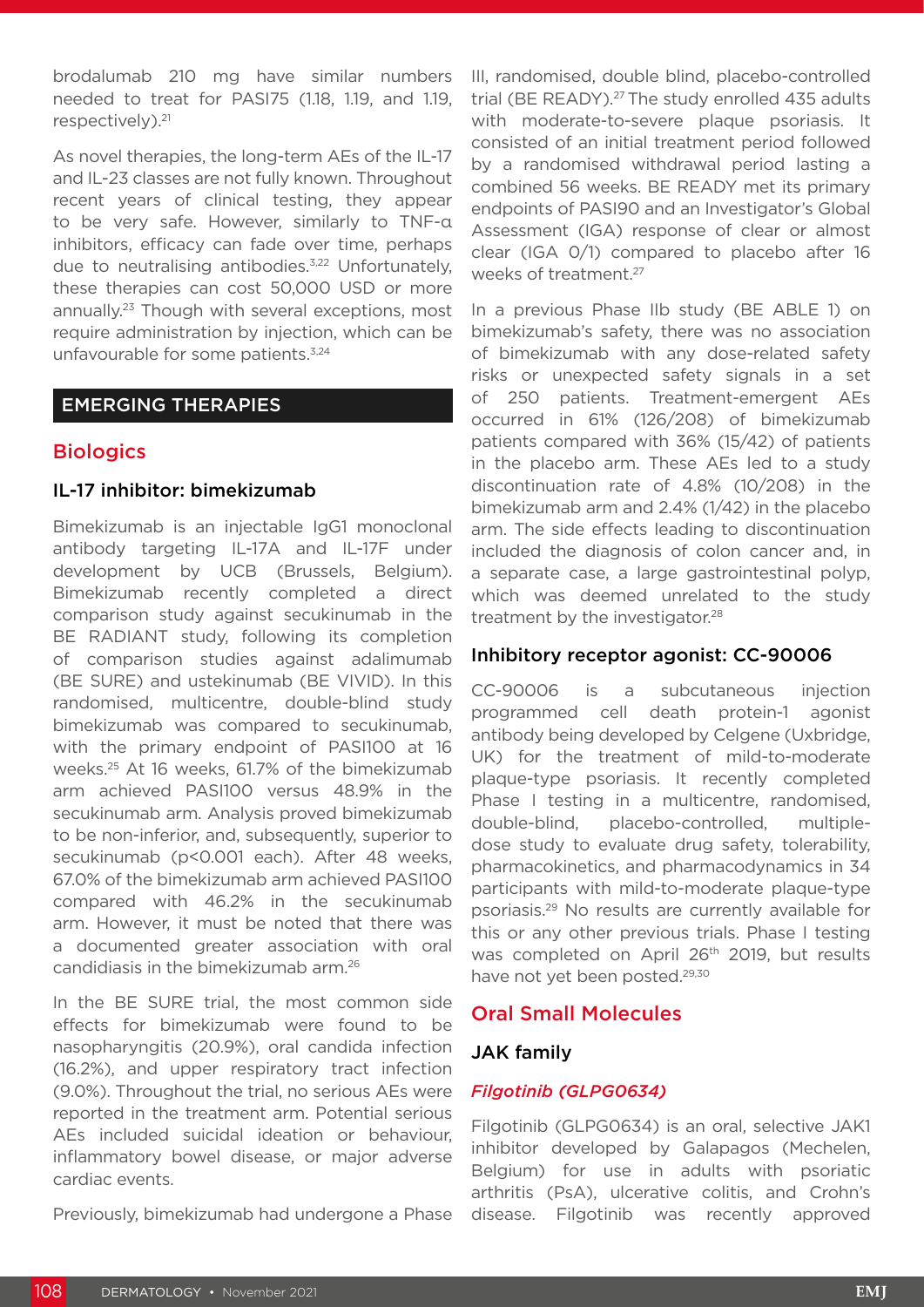for the treatment of rheumatoid arthritis by the European Medicines Agency (EMA) and Pharmaceuticals and Medical Devices Agency (PMDA), with initial clinical use beginning in 2020. In the USA, under a collaborative agreement, Gilead (Foster City, California) sought U.S. Food and Drug Administration (FDA) approval of filgotinib for rheumatoid arthritis. In August 2020, they discontinued the pursuit for approval in the USA.<sup>31</sup> Results from the previous Phase II EQUATOR trial,<sup>32</sup> a randomised, placebocontrolled trial for moderate-to-severely active PsA, are available. Primary study endpoints were based on American College of Rheumatologists 20 (ACR20), a composite measure defined as the improvement in at least 20% of tender and swollen joints among additional criteria and while in a state of minimal disease activity. At 16 weeks, 80% (52/65) of patients in the filgotinib group achieved ACR20 compared to 33% (22/66) in the placebo group ( $p$ <0.0001).<sup>33</sup> During the openlabel extension portion of the study, which was extended until 52 weeks, 33.6% of patients in the filgotinib arm achieved minimal disease activity response and 55.0% achieved ACR50.34 The drug is currently advancing to the pivotal Phase III PENGUIN clinical trial programme to confirm the safety and efficacy.<sup>35</sup>

## *PF-06826647*

PF-06826647 is an oral once daily tablet that acts through the inhibition of tyrosine kinase 2. It is being developed by Pfizer (New York City, New York, USA) for patients with moderate-tosevere plaque psoriasis. The drug is currently in a randomised, double-masked, parallel assignment, Phase II study of 179 participants to investigate its safety and efficacy for patients with moderateto-severe plaque psoriasis.<sup>36</sup> The study was nominally completed on 26<sup>th</sup> November 2020, with results currently undergoing quality control as of 3rd May 2021.36

In a previous Phase I trial of PF-06826647 investigating safety, there were no clinically relevant differences in physical exam or lab data between the 400 mg, 100 mg, and placebo arms.<sup>37</sup> In the psoriasis cohort, the patients in the 400 mg treatment arm experienced AEs at a rate of 80.0% compared to 45.5% in the 100 mg arm and 50% in the placebo arm. All AEs were mild in severity, but were not individually identifed. No serious or severe AEs of clinical

relevance were reported.<sup>37</sup>

#### *BMS-986165 (deucravacitinib)*

BMS-986165 (deucravacitinib) is an oral selective tyrosine kinase 2 inhibitor developed by Bristol Myers Squibb (Uxbridge, UK) for the treatment of patients with moderate-tosevere plaque psoriasis. In recently published data from the POETYK PSO-1<sup>38</sup> and PSO-2<sup>39</sup> Phase II trials, 58.7%/53.6% of patients receiving deucravacitinib achieved PASI75 as compared to 35.1%/40.2% receiving apremilast, and 12.7/9.4% in placebo groups at 16 weeks. Following 24 weeks of treatment, 69.0%/59.3% of patients reached PASI75 compared to 38.1%/37.8% receiving apremilast. Of the patients achieving PASI75 at 24 weeks, 82.5%/81.4% of patients in the PSO-1/PSO-2 trials maintained PASI75 response at 52 weeks. No serious or severe AEs were reported, including severe or opportunistic infections or thrombotic events. Among mild AEs, nasopharyngitis (5.7–17.9% versus 7.6% placebo) and sinusitis (0–7.6% versus 0% placebo) were the most reported complaints.<sup>37,40</sup>

#### Receptor antagonists

#### *Nuclear receptor antagonist: BI 730357*

BI 730357 is a film-coated tablet that acts as a pyrazinone retinoic acid receptor orphan receptor γ (RORγ) antagonist. It is a ligandregulated transcriptional factor with diverse roles in cell proliferation and differentiation.<sup>41</sup> It is being developed by Boehringer Ingelheim (Ingelheim am Rhein, Germany) for the treatment of moderate-to-severe plaque psoriasis. It is currently in a Phase II, interventional, randomised, double-blind, placebo-controlled long-term extension study of 180 participants to assess safety, tolerability, and efficacy in patients with moderate-to-severe plaque psoriasis.42 It is estimated to be completed on 28<sup>th</sup> February 2027.42 A previous, shorter-term Phase II study on safety, tolerability, and efficacy in 274 patients with moderate-to-severe plaque psoriasis was completed in June 2021, but no results are currently available.43

### *IL-2 receptor agonist: C-92252*

CC-92252 is an IL-2 receptor agonist and regulatory T-lymphocyte stimulant currently being developed by the Celgene for the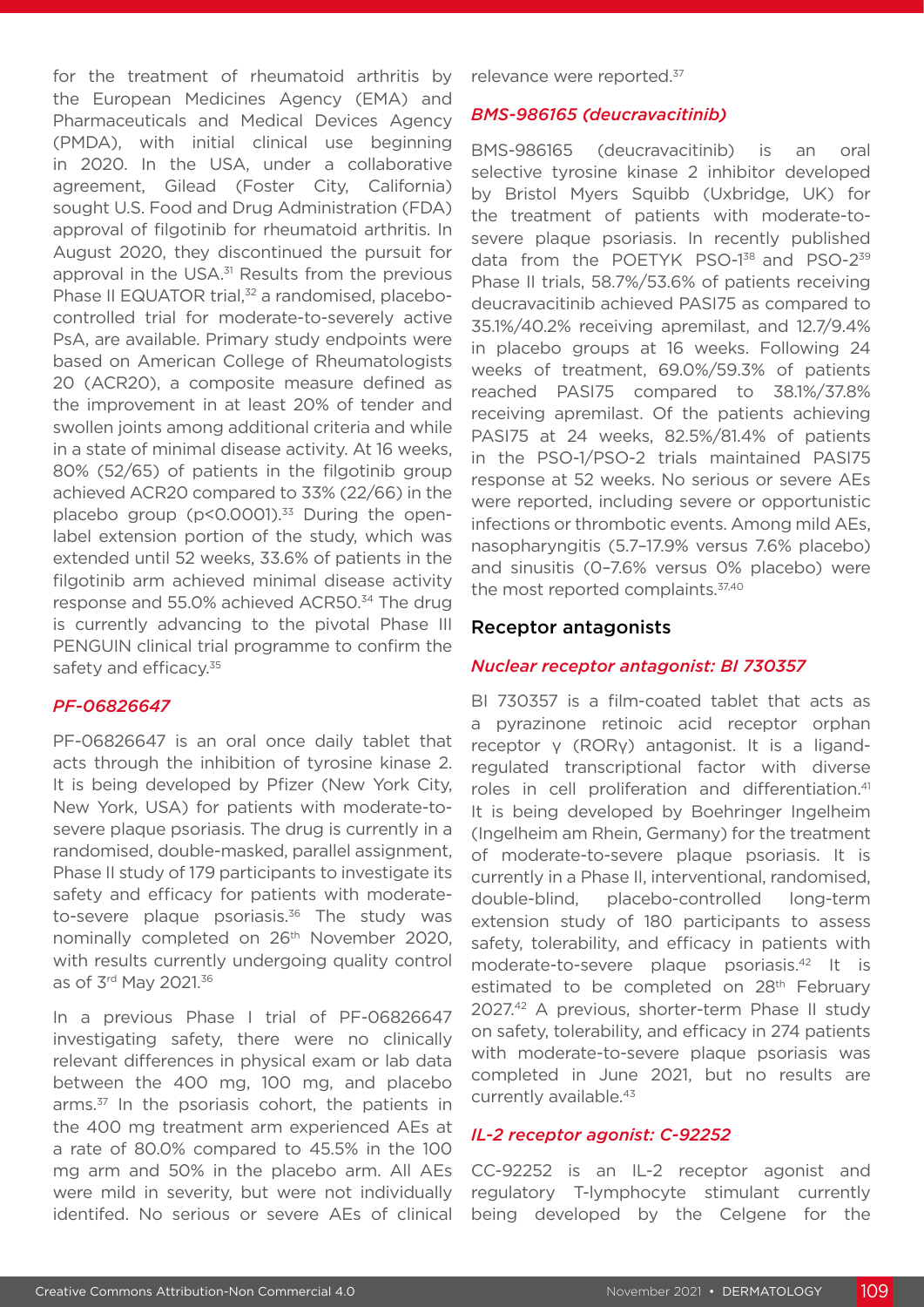treatment of adults with psoriasis. It is now in Phase I of clinical development in a threepart interventional, randomised, parallel assignment study with quadruple masking.<sup>44</sup> With 133 enrolled participants, the study aims to evaluate pharmaceutical safety, tolerability, pharmacokinetics, and pharmacodynamics of ascending doses of CC-92252 in both healthy adult subjects and adult subjects with psoriasis. It is estimated to be completed on 30<sup>th</sup> September 2022.44

## Anti-inflammatory agents

## *µ-opioid antagonists (naltrexone)*

Naltrexone is a µ-opioid antagonist taken orally and is under study for treatment of mild psoriasis by the Jinnah Postgraduate Medical Centre (JPMC; Karachi, Pakistan). The therapy has recently completed a Phase I clinical trial for the use of low-dose naltrexone in mild psoriasis in a tertiary care hospital in Karachi, Pakistan.<sup>45</sup> This interventional, single group assignment trial with no masking of 42 participants was completed on 30th September 2019. Following 12 weeks of low-dose naltrexone, relevant markers of psoriasis severity decreased compared with patient baseline before treatment: PASI by 4.96 (p<0.001), Dermatology Life Quality Index (DLQI) by 6.32 (p<0.001), and Investigator's Global Assessment and Body Surface Area (IGA\*BSA) by 3.9 (p<0.001). The efficacy of the drug may be due to regulation of lymphocyte responses, reduced cytokine production, and decreased mast cell activity. Via reduction of pruritus, systemic naltrexone can act in an adjunctive role to control patient scratching behaviours and minimise physical trauma to the affected area. Low-dose naltrexone is generally considered safe, but mood and liver abnormalities have occasionally been reported at high doses.<sup>46,47</sup>

## *Cannabinoids*

The endocannabinoid system maintains many aspects of skin homeostasis, such as proliferation, differentiation, and release of inflammatory mediators.48 Cannabinoids may aid in the management of cutaneous diseases. They can act directly via neuronal modulation of peripheral itch fibres. They can also act centrally on cannabinoid receptors with additional unspecified actions in the endocannabinoid system and cholinergic anti-inflammatory pathway.<sup>48,49</sup> In refractory cases following standard therapies, cannabinoid formulations may be considered as an adjuvant therapy due to their ability to reduce symptoms of chronic pruritus in limited human studies.48,50

Brown University (Providence, Rhode Island, USA) has begun to investigate the impact of cannabis on pain and inflammation in patients with arthritis. In a Phase II, randomised, placebo-controlled, cross-over assignment, double-blind study.49 Brown University is exploring the effects of oral medium tetrahydrocannabinol or cannabidiol on pain symptomology and inflammatory markers in patients with rheumatoid or PsA. The study consists of 76 participants and has an estimated completion date of 31<sup>st</sup> July 2022.<sup>49</sup>

## Oral microbials

## *EDP1815*

EDP1815 is an oral tablet form of a monoclonal strain of *Prevotella histicola*, selected for its potent anti-inflammatory pharmacology. It is being developed by Evelo Biosciences (Cambridge, Massachusetts, USA). It is currently in Phase II of development for the treatment of mild-to-moderate plaque psoriasis.<sup>51</sup>

In a Phase II, multicentre, randomised, doubleblind, placebo-controlled trial, EDP1815 is being investigated for its efficacy and safety in the treatment of 225 participants with mild-tomoderate plaque psoriasis. It aims to identify an optimal dose in these patients and is expected to be completed by 23<sup>rd</sup> December 2021.<sup>52</sup>

Previously, EDP1815 had been explored in a Phase I, randomised, double-blind, placebocontrolled, ascending dose study in healthy participants, patients with atopic dermatitis and patients with mild-to-moderate psoriasis.<sup>53</sup> The study was completed on 31<sup>st</sup> October 2019. Results are compared to placebo and following a 56-day treatment regimen. In the atopic dermatitis cohorts, there was a 62% difference in Eczema Area and Severity Index (EASI) score (p=0.034) and 71% difference (p=0.019) in IGA\*BSA. On Day 56, 10/16 patients showed improvements in EASI, with three of those ten patients achieving an EASI75 clinical response. In the psoriasis cohorts, EDP1815 limited the production of inflammatory-mediator cytokines, including IL-1, -6, and -8, and TNF. There was no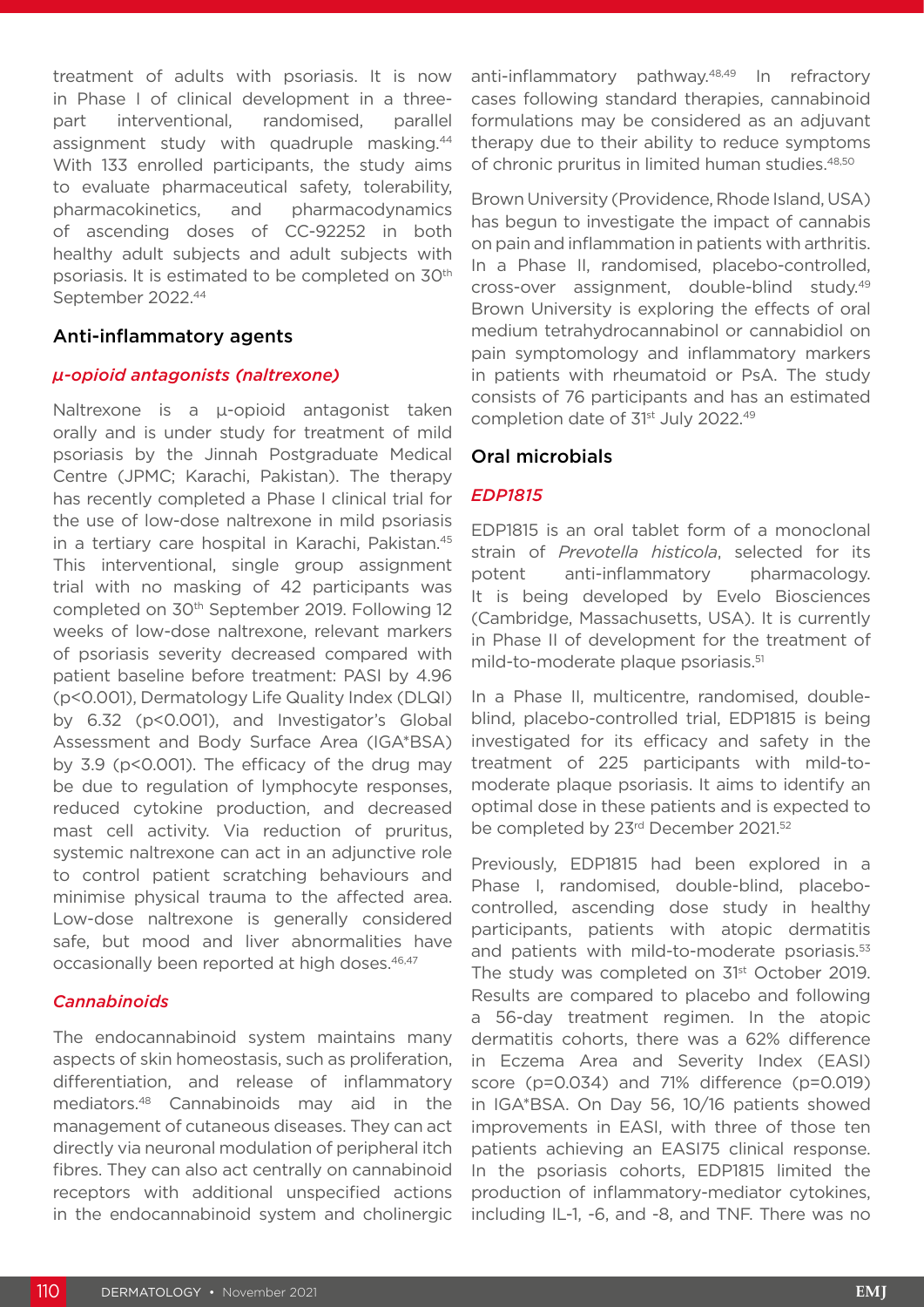statistical significance in the incidence of nausea, vomiting, diarrhoea, or abdominal pain between treatment and placebo arms. No serious side effects were reported.54

# PSORIASIS PHARMACOLOGY IN BROADER CONTEXT

Compared to today's standard of care (e.g., IL-17/IL-23 inhibitors) (Table 1), emerging agents (Table 2) do not show apparent advantages in terms of efficacy or safety. Emerging agents will likely need to demonstrate a benefit outside of clinical efficacy (e.g., cost or ease of use) to ensure clinical adoption. By comparison, the pharmacology of the future promises increased effectiveness and adherence through personalisation. Technological advances in tissue imaging, analysis, and proteogenomics will elucidate disease pathophysiology and help individualise treatment regimens.<sup>67,68</sup> Recent discoveries in inflammatory marker and regulator systems (including pentraxin, receptor-acting protein kinases, and mixedlineage kinase domain-like pseudokinase) offer potential targets for therapeutic intervention.69,70 As advances are made in the understanding of mRNA regulation in psoriasis, opportunities will arise for more accurate monitoring and efficacious intervention.69,71,72

Exclusive discussion of pharmacology creates an incomplete picture of the advances made in psoriasis management. Understanding and combating poor medication adherence is essential to improving clinical outcomes. Currently, poor adherence not only leads to poor clinical outcomes, but also skews clinical trial data. It is important to note that adherence in clinical trials may be higher than in daily life when dosing is not monitored.73

Persistence rates vary significantly by agent and class. In a 2015 cross-sectional study, persistence rates were 19% for etanercept, 53% for adalimumab, and 71% for ustekinumab over 12 months ( $p$ <0.05).<sup>74</sup> In a study of ustekinumab, which measured patient persistence rates over 6 months, ustekinumab showed a persistence rate of 81.4%; this is similar to the 80.6% and 87.4% persistence rates as seen in ixekizumab patients.75 The underlying reasons for these varying persistence rates remain complex.

In one study, the most reported reason for discontinuing a psoriasis treatment regimen was 'ineffective treatment' (cited by 64.7% of patients). Poor dose-escalation schedule may impact these findings as patients may be pre-emptively discontinuing treatment due to perceived lack of efficacy. Alternatively, class efficacy may play a role. After switching to an IL-17 inhibitor, 45.7% of patients reported symptoms as "better," while 26.5% reported no change in symptoms. Patients are more adherent to treatment regimens if their prescribing provider had specialty training in rheumatology.<sup>76</sup> This finding may be due to greater adherence from patients with joint symptomology or the association of joint symptomatology with more severe skin findings. When appropriately treated, this patient population may experience greater improvement in quality of life than patients without rheumatological findings.

Medication adherence is associated with numerous factors outside of the treatment class used. Important negative predictors of adherence include a negative emotional state (i.e., presence of anxiety or depression) and unaddressed concerns regarding the disease, medication side effects, or potential for medication overuse. The evidence between demographic traits and adherence is more mixed, and definitive conclusions cannot be drawn.<sup>77,78</sup> For patients with poor medication adherence, the three most common reasons for missing doses included forgetting (49%), feeling unwell (26%), and being too busy (15%).77 eHealth interventions (e.g., app notification services) have some effectiveness in using patient data to improve treatment adherence.<sup>73,79-81</sup> Through clinical deployment, they may improve adherence through patient education and assistance in scheduling medication administration.

# **CONCLUSION**

Overall, many patients with psoriasis have mild disease and could be adequately treated with a combination of topical treatments and phototherapy. For those requiring systemic treatment, current biologic therapies provide safety and efficacy but can be costly. The current market is competitive. Excellent efficacy rates are available through bimekizumab for those who seek the highest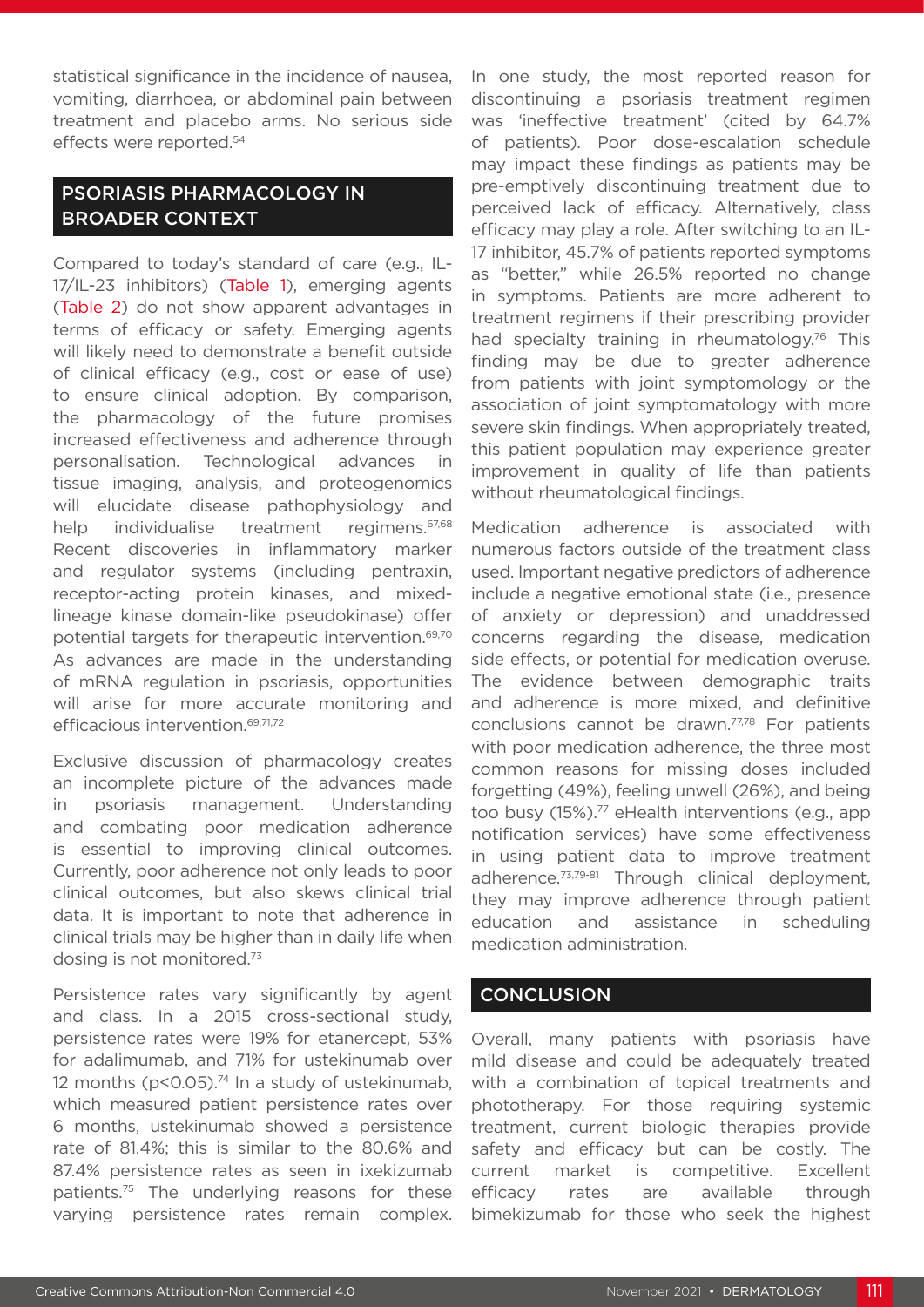likelihood of clearance. Oral options are available (e.g., deucravacitinib) with efficacies similar to adalimumab or ustekinumab. Current clinical trials display no clear advantage in efficacy (Table 3). As a result, there is little room for the development of new biologics. Several oral therapies, including oral monoclonal microbials EDP1066, can meet patient

expectations as favourable and effective treatments of plaque psoriasis. Emerging treatment regimens for plaque psoriasis will increasingly require a multimodal approach addressing patient adherence, lifestyle choices, and awareness of the individual's underlying pathophysiological processes.

#### Table 1: Efficacy and adverse effects of current systemic plaque psoriasis therapies.

| <b>Class</b>     | Agents                                     | Efficacy (at 12 weeks)                                                                                                                                                                                                              | <b>Adverse effects</b>                                                                                                                                                                                                                                                                                                                                                                                                                 |
|------------------|--------------------------------------------|-------------------------------------------------------------------------------------------------------------------------------------------------------------------------------------------------------------------------------------|----------------------------------------------------------------------------------------------------------------------------------------------------------------------------------------------------------------------------------------------------------------------------------------------------------------------------------------------------------------------------------------------------------------------------------------|
| TNF-a inhibitors | Etanercept,<br>infliximab,<br>adalimumab   | Infliximab/adalimumab:<br>• PASI90: approximately<br>50.0% <sup>8-10</sup><br>Etanercept:<br>• PASI75: 49.0% <sup>11</sup><br>Etanercept + phototherapy:<br>• PASI90: 58.1% <sup>12</sup>                                           | • Risk of serious infection<br>(TB, HBV) or malignancy <sup>14</sup><br>• Some evidence of<br>increased development of<br>non-melanomatous skin<br>cancers <sup>55</sup><br>• Mixed evidence concerning<br>risk of heart failure <sup>56</sup><br>• Black box warnings for<br>increased risk of developing<br>active tuberculosis, invasive<br>fungal infections, and<br>opportunistic bacterial and<br>viral infections <sup>55</sup> |
| IL-23 Inhibitors | Guselkumab, tildrakizumab,<br>risankizumab | Guselkumab: <sup>57</sup><br>• PASI75: 50.0-100.0%<br>• PASI90: 70.0-73.3% (16<br>weeks)<br>Tildrakizumab: <sup>58</sup><br>• PASI75: 66.3-74.4% (16<br>weeks)<br>Risankizumab: <sup>59</sup><br>• PASI90: 74.8-75.3% (16<br>weeks) | • No statistical difference<br>in occurrence of serious<br>adverse effects versus<br>placebo. <sup>60,61</sup><br>• Minor side effects such<br>as upper respiratory<br>infections, nasopharyngitis,<br>and headaches were<br>experienced widely across<br>all agents, including<br>guselkumab (49%),<br>tildrakizumab (data not<br>available), and risankizumab<br>(56%) at the end of 16<br>weeks <sup>61,62</sup>                    |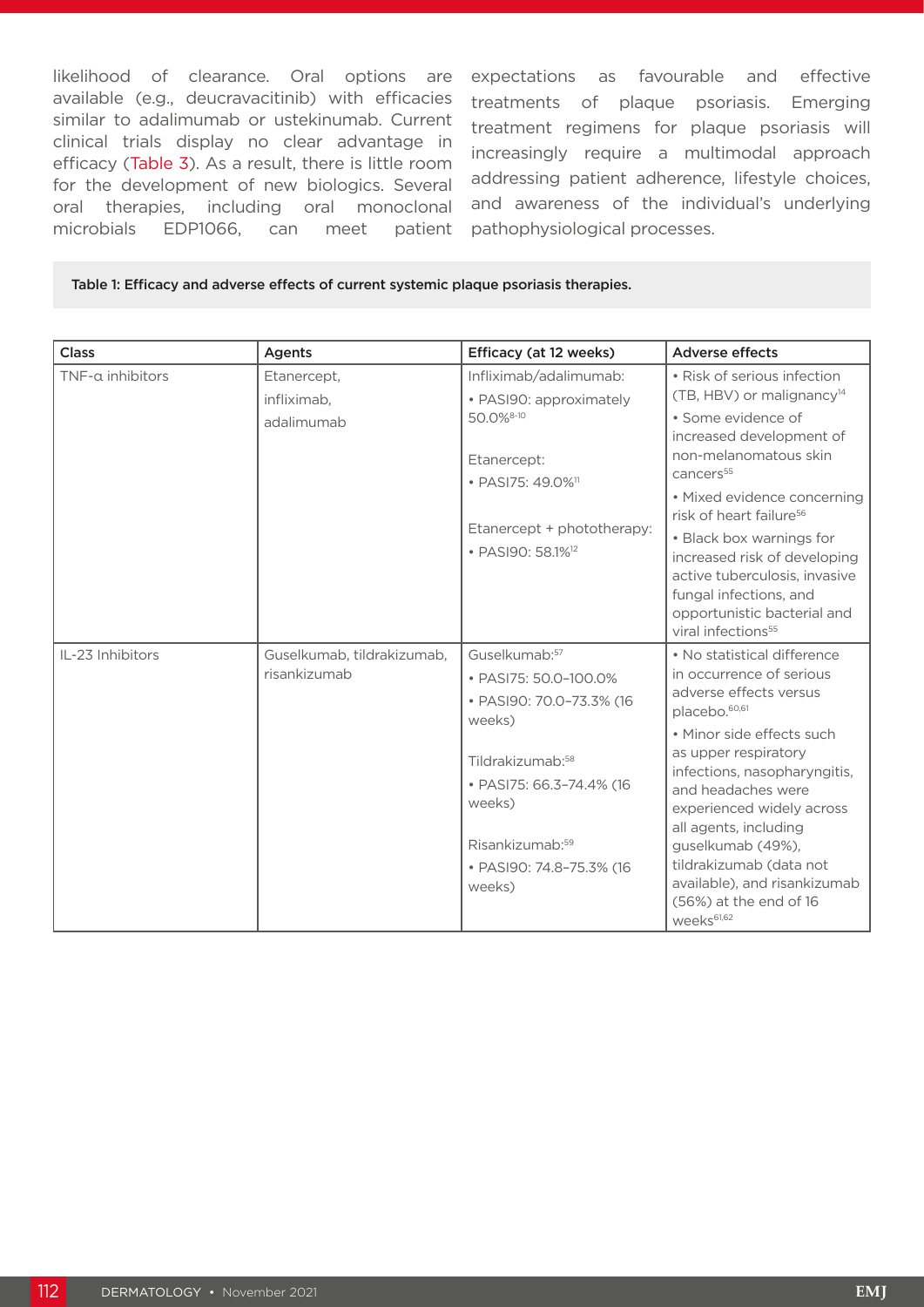#### Table 1 continued.

| Class            | Agents                   | Efficacy (at 12 weeks)                                                       | <b>Adverse effects</b>                                                                                           |
|------------------|--------------------------|------------------------------------------------------------------------------|------------------------------------------------------------------------------------------------------------------|
| IL-17 Inhibitors | Secukinumab, ixekizumab, | Secukinumab: 63,64                                                           | Secukinumab: <sup>64</sup>                                                                                       |
|                  | brodalumab <sup>59</sup> | • PASI75: 71.6-81.6%<br>Brodalumab: <sup>63,65</sup><br>• PASI75: 77.0-82.0% | • Most commonly associated<br>with nasopharyngitis,<br>headache, and diarrhoea<br>Brodalumab: <sup>65</sup>      |
|                  |                          | Ixekizumab:63                                                                | • Most commonly associated                                                                                       |
|                  |                          | · PASI75: 76.7-82.8%                                                         | with upper respiratory<br>infections, nasopharyngitis,<br>and injection-site erythema.                           |
|                  |                          |                                                                              | • There are two documented<br>cases of neutropenia that<br>resolved with cessation                               |
|                  |                          |                                                                              | Ixekizumab:                                                                                                      |
|                  |                          |                                                                              | • Has been associated with<br>hypertriglyceridaemia,<br>peripheral oedema,<br>hypersensitivity, and<br>urticaria |
|                  |                          |                                                                              | • Most commonly associated<br>with injection site erythema<br>(15%)                                              |
|                  |                          |                                                                              | • Risk of serious side effects<br>in one meta-analysis was<br>not significantly different<br>than placebo        |

HBV: hepatitis B virus; PASI75: Psoriasis Area and Severity Index with 75% improvement from baseline; PASI90: Psoriasis Area and Severity Index with 90% improvement from baseline; TB: tuberculosis.

#### Table 2: Summary of discussed biologic and oral compounds.

| Compound    | Company                    | <b>Indications</b>                          | Development<br>state | Route of<br>administration | Mechanism of<br>action                  | <b>Efficacy</b>                                               | <b>Adverse effects</b>                                                                                                                          |
|-------------|----------------------------|---------------------------------------------|----------------------|----------------------------|-----------------------------------------|---------------------------------------------------------------|-------------------------------------------------------------------------------------------------------------------------------------------------|
| Bimekizumab | UCB (Brussels,<br>Belgium) | Moderate-<br>to-severe<br>psoriasis         | Phase III            | Injectable                 | Inhibition of<br>IL-17A and<br>$IL-17F$ | <b>PASI100</b><br>61.7% (16<br>weeks).<br>67.0% (48<br>weeks) | Nasopharyngitis<br>$(20.9\%)$<br>oral candida<br>infection (16.2%)<br>and upper<br>respiratory tract<br>infection (9.0%)<br>$(BE$ SURE $)^{66}$ |
| CC-90006    | Calgene<br>(Uxbridge, UK)  | Mild-to-<br>moderate<br>plaque<br>psoriasis | Phase I              | Injectable                 | PD-1 agonist                            | No data<br>available                                          | No data<br>available                                                                                                                            |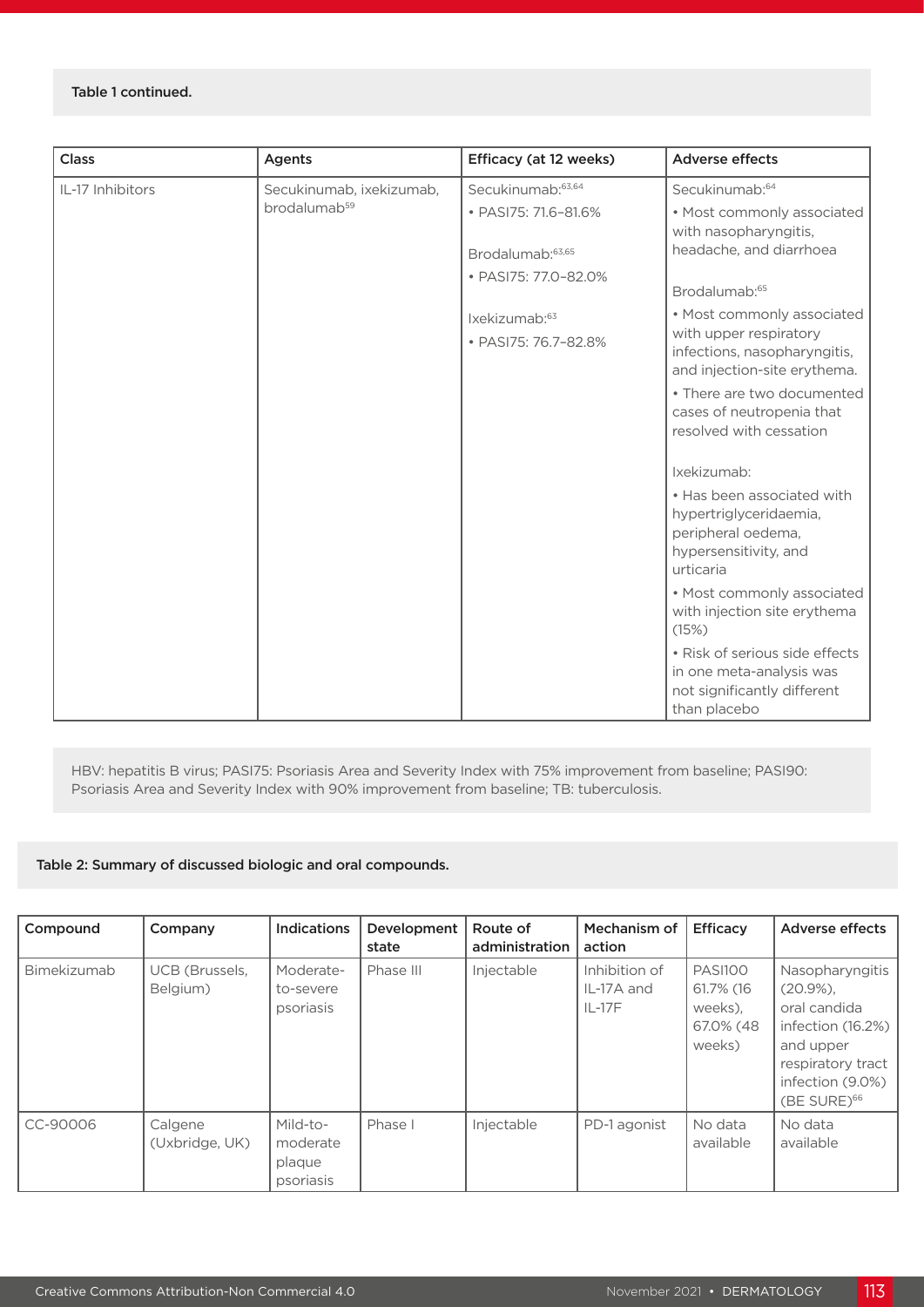| Compound                        | Company                                                              | Indications                                                                 | Development<br>state | Route of<br>administration | Mechanism of<br>action                                                                       | Efficacy                                                                      | Adverse effects                                                                                                                                                                     |
|---------------------------------|----------------------------------------------------------------------|-----------------------------------------------------------------------------|----------------------|----------------------------|----------------------------------------------------------------------------------------------|-------------------------------------------------------------------------------|-------------------------------------------------------------------------------------------------------------------------------------------------------------------------------------|
| Filgotinib<br>(GLPG0634)        | Galapagos<br>(Mechelen,<br>Belgium)                                  | Psoriatic<br>arthritis,<br>ulcerative<br>colitis, and<br>Crohn's<br>disease | Phase II             | Oral                       | Selective JAK1<br>inhibitor                                                                  | ACR20,<br>80% (16<br>weeks)<br>ACR50,<br>55.0% (52<br>weeks) 40               | Most commonly<br>associated with<br>nasopharyngitis<br>and headache<br>(57.0%)<br>One instance of<br>fatal pneumonia<br>$(1.5\%)^{40}$                                              |
| PF-06826647                     | Pfizer (New York<br>City, New York,<br>USA)                          | Moderate-<br>to-severe<br>plaque<br>psoriasis                               | Phase II             | Oral                       | TYK2 inhibitor                                                                               | No data<br>available                                                          | No serious,<br>severe, or fatal<br>AEs<br>Patients<br>experienced<br>AEs at a rate of<br>45.5-80.0%. All<br>were mild<br>Exact nature<br>of AEs was not<br>specified. <sup>35</sup> |
| BMS-986165<br>(deucravacitinib) | <b>Bristol Myers</b><br>Squibb<br>(Uxbridge, UK)                     | Moderate-<br>to-severe<br>plaque<br>psoriasis                               | Phase II             | Oral                       | TYK2 inhibitor                                                                               | PASI75<br>53.6-58.7%<br>(16 weeks),<br>$59.3-$<br>69.0% (24<br>weeks) 37,40   | No<br>opportunistic<br>infections or<br>thrombotic<br>events<br>Most common<br>complaints were<br>nasopharyngitis<br>$(5.7-17.9%)$<br>and sinusitis<br>$(0-7.6\%)$ <sup>37,40</sup> |
| BI 730357                       | Boehringer<br>Ingelheim<br>(Ingelheim am<br>Rhein, Germany)          | Moderate-<br>to-severe<br>plaque<br>psoriasis                               | Phase II             | Oral                       | Pyrazinone<br><b>RORY</b><br>antagonist                                                      | No data<br>available                                                          | No data<br>available                                                                                                                                                                |
| <b>EDP1815</b>                  | Evelo<br><b>Biosciences</b><br>(Cambridge,<br>Massachusetts,<br>USA) | Mild-to-<br>moderate<br>plaque<br>psoriasis                                 | Phase II             | Oral                       | Monoclonal<br>strain of<br>Prevotella<br>histicola                                           | <b>EASI 62%</b><br>treatment<br>difference<br>versus<br>placebo <sup>54</sup> | No difference<br>in incidence<br>of diarrhoea,<br>abdominal<br>pain, nausea, or<br>vomiting versus<br>placebo<br>No related<br>serious adverse<br>events <sup>54</sup>              |
| Medium THC/<br>CBD              | <b>Brown University</b><br>(Providence,<br>Rhode Island,<br>USA)     | Psoriatic<br>arthritis                                                      | Phase II             | Oral                       | Cannabinoid<br>receptor<br>agonist or<br>via anti-<br>inflammatory<br>cholinergic<br>pathway | No data<br>available                                                          | No data<br>available                                                                                                                                                                |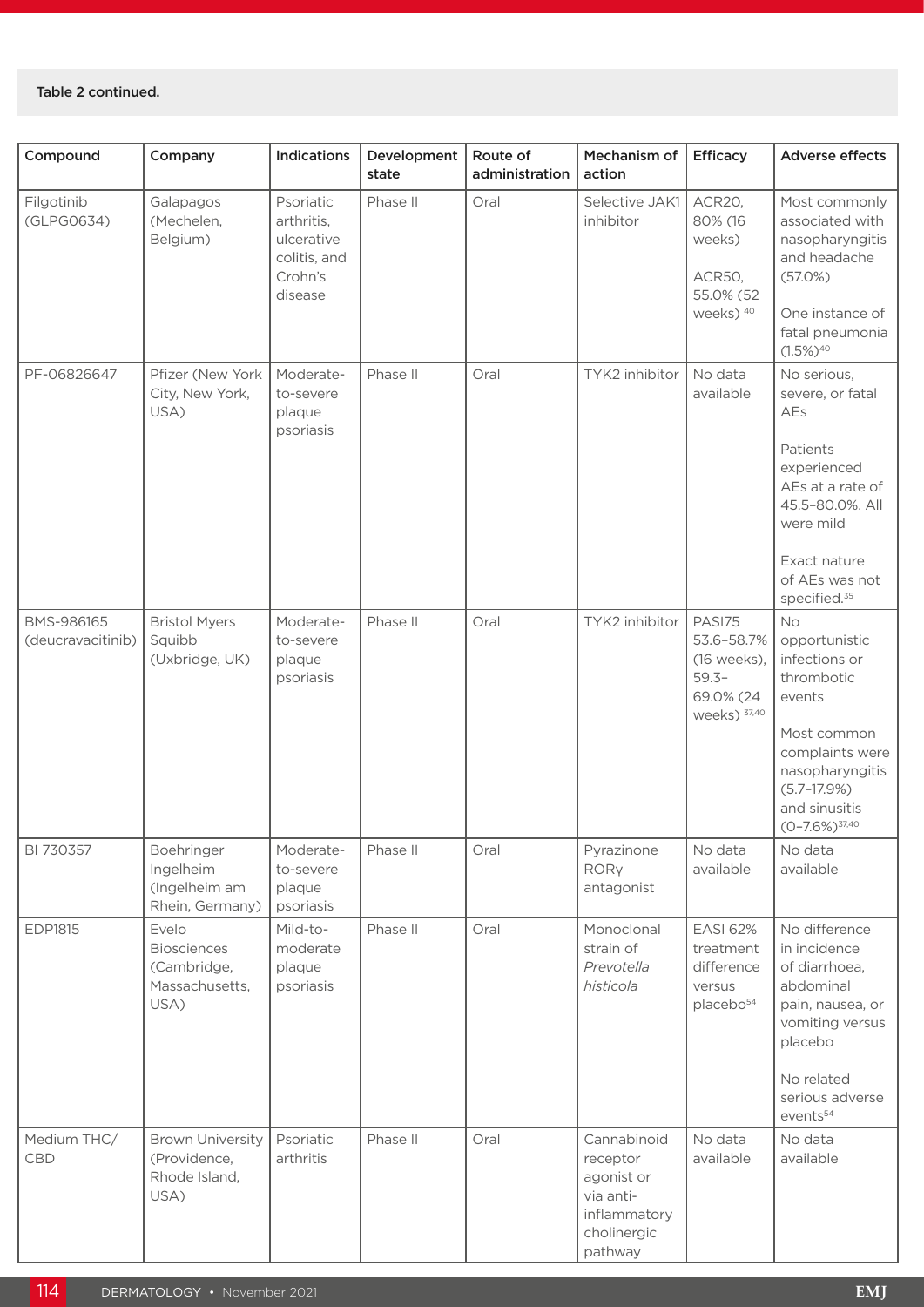#### Table 2 continued.

| Compound   | Company                     | Indications       | Development<br>state | Route of<br>administration | Mechanism of<br>action                                                  | Efficacy                                                                                                                                             | <b>Adverse effects</b>                                                                                                    |
|------------|-----------------------------|-------------------|----------------------|----------------------------|-------------------------------------------------------------------------|------------------------------------------------------------------------------------------------------------------------------------------------------|---------------------------------------------------------------------------------------------------------------------------|
| Naltrexone | JPMC (Karachi,<br>Pakistan) | Mild<br>psoriasis | Phase I              | Oral                       | µ-opioid<br>antagonists                                                 | PASI score<br>difference<br>of 4.96<br>comparing<br>same<br>patient<br>cohort<br>before<br>and after<br>treatment<br>at 12<br>weeks <sup>46,47</sup> | Mood and liver<br>abnormalities<br>(requiring<br>monitoring)<br>have been<br>observed at<br>higher doses <sup>46,47</sup> |
| CC-92252   | Celgene<br>(Uxbridge, UK)   | Psoriasis         | Phase I              | Oral                       | IL-2 receptor<br>agonist and<br>regulatory<br>T-lymphocyte<br>stimulant | No data<br>available                                                                                                                                 | No data<br>available                                                                                                      |

ACR20: American College of Rheumatology score with 20% improvement; ACR50: American College of Rheumatology score with 50% improvement; CBD: cannabidiol; EASI: Eczema Area and Severity Index; PASI75: Psoriasis Area and Severity Index with 75% improvement from baseline; PASI100: Psoriasis Area and Severity Index with 100% improvement from baseline; PD-1: programmed cell death-1; RORγ: retinoic acid receptor-related orphan receptor γ; THC: tetrahydrocannabinol; TYK2: tyrosine kinase 2.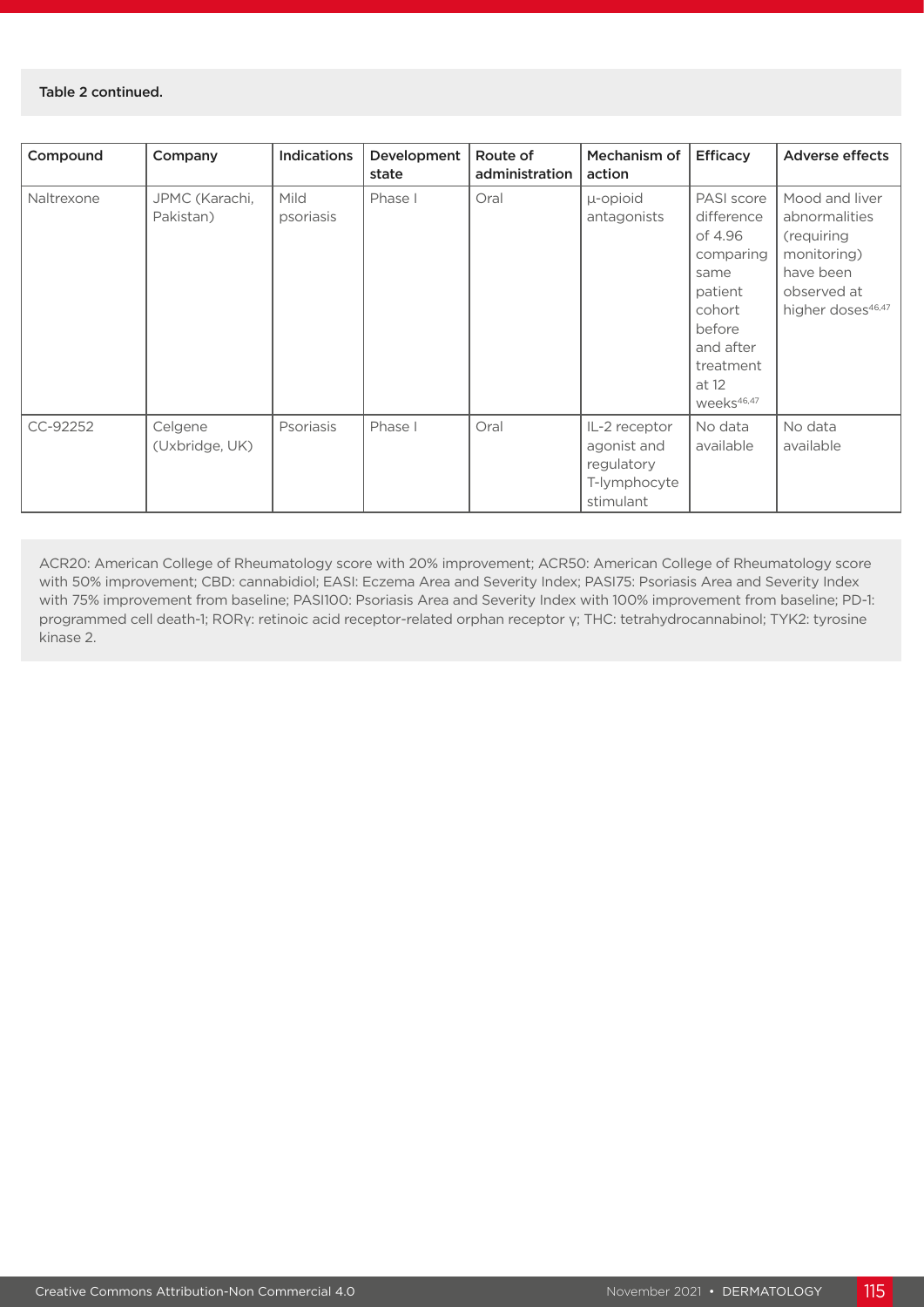### Table 3: Clinical trial summaries and associated efficacy results.

| Identifier                                | Agents                            | Phase          | Indication                             | <b>Summary Points</b>                                                                                                                                                                                                           |
|-------------------------------------------|-----------------------------------|----------------|----------------------------------------|---------------------------------------------------------------------------------------------------------------------------------------------------------------------------------------------------------------------------------|
| NCT03536884 (BE<br>RADIANT) <sup>25</sup> | Bimekizumab versus<br>secukinumab | $\mathbf{III}$ | Moderate-to-severe<br>plaque psoriasis | At Week 4, 71.0% in<br>the bimekizumab<br>group (compared<br>with 47.3% in the<br>secukinumab group)<br>had 75.0% or greater<br>reduction from<br>baseline in the PASI<br>score (adjusted risk<br>difference: 23.7;<br>p<0.001) |
|                                           |                                   |                |                                        | At Week 16, PASI100<br>achieved by 61.7%<br>in the bimekizumab<br>group versus 48.9%<br>in the secukinumab<br>group. Bimekizumab<br>was proved to be<br>non-inferior, then<br>superior secukinumab<br>(p<0.001 for each).       |
|                                           |                                   |                |                                        | After 48 weeks,<br>PASI100 was achieved<br>by 67.0% of those in<br>the bimekizumab arm<br>and 46.2% of those<br>in the secukinumab<br>arm (adjusted risk<br>difference: 20.9<br>percentage points;<br>p<0.001)                  |
|                                           |                                   |                |                                        | Oral candidiasis was<br>more often associated<br>with bimekizumab<br>(19.3%) than with<br>secukinumab (3.0%)                                                                                                                    |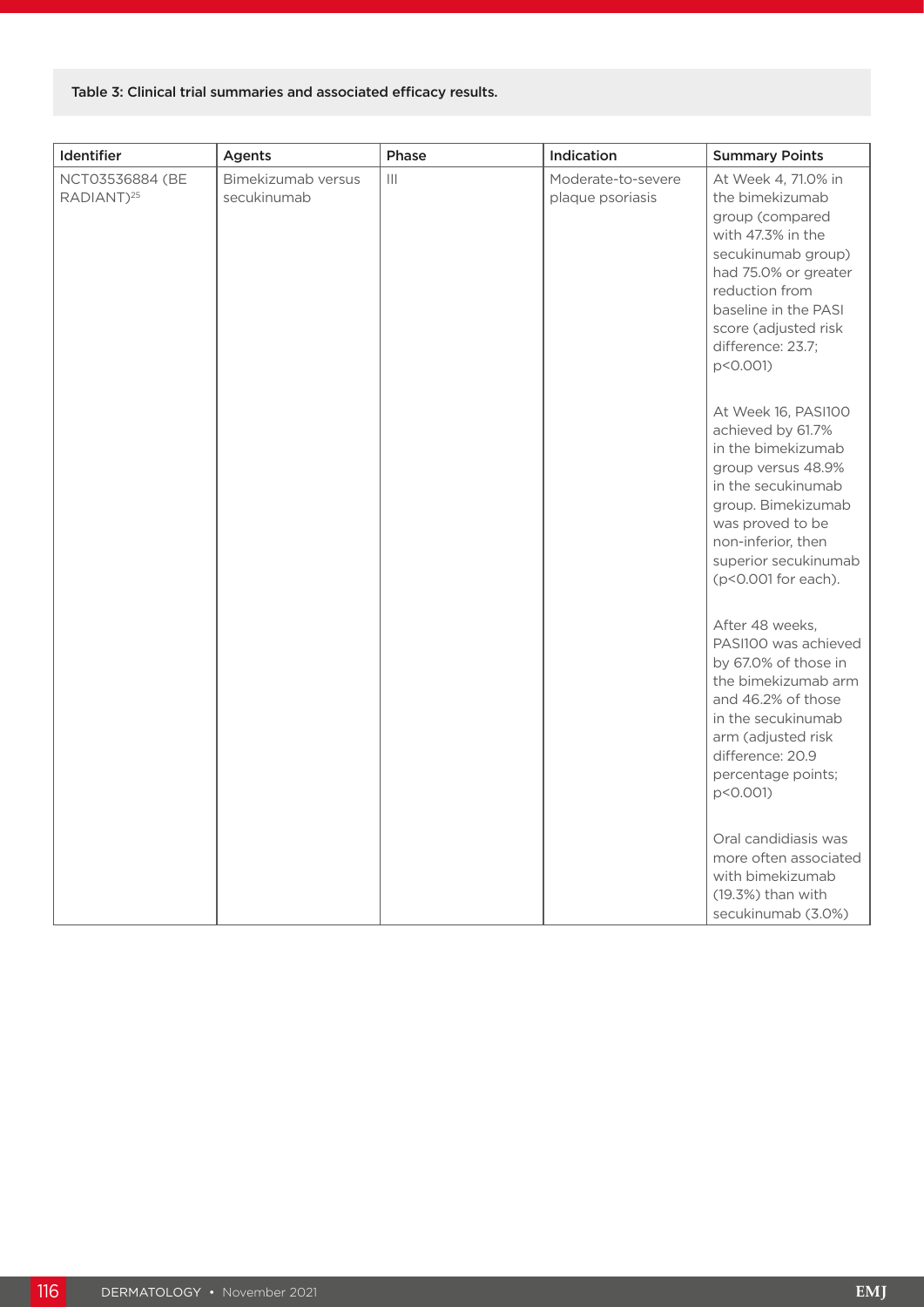#### Table 3: Clinical trial summaries and associated efficacy results.

| Identifier                                  | Agents                               | Phase         | Indication                                            | <b>Summary Points</b>                                                                                                                                                                                                                                                                                                             |
|---------------------------------------------|--------------------------------------|---------------|-------------------------------------------------------|-----------------------------------------------------------------------------------------------------------------------------------------------------------------------------------------------------------------------------------------------------------------------------------------------------------------------------------|
| NCT03101670<br>(EQUATOR) <sup>82</sup>      | Filgotinib<br>(GLPG0634)             | $\vert\vert$  | Moderate-to-severely<br>active psoriatic<br>arthritis | At 16 weeks, 80.0%<br>(52/65) patients in<br>the filgotinib group<br>achieved ACR20<br>compared with 33.0%<br>(22/66) in the placebo<br>group (p<0.0001)<br>During the open label<br>extension portion of<br>the study, following<br>52 weeks, 33.6% of<br>patients achieved<br>MDA response and<br>55.0% achieved                |
|                                             |                                      |               |                                                       | ACR50                                                                                                                                                                                                                                                                                                                             |
| NCT03624127<br>(POETYK PSO-1) <sup>38</sup> | Deucravacitinib versus<br>apremilast | $\mathbf{  }$ | Moderate-to-severe<br>plaque psoriasis                | Following 16 weeks<br>of treatment, PASI75<br>was achieved in 58.7%<br>of the deucravactinib<br>arm, 35.1% of the<br>apremilast group, and<br>12.7% of the placebo<br>group<br>Following 24 weeks<br>of treatment, PASI75<br>was achieve in 69.0%<br>of the deucravactinib<br>arm compared<br>with 38.1% of the<br>apremilast arm |
|                                             |                                      |               |                                                       | Of the patients<br>achieving PASI75 at<br>24 weeks, 82.5% of<br>these maintained<br>PASI75 response at 52<br>weeks                                                                                                                                                                                                                |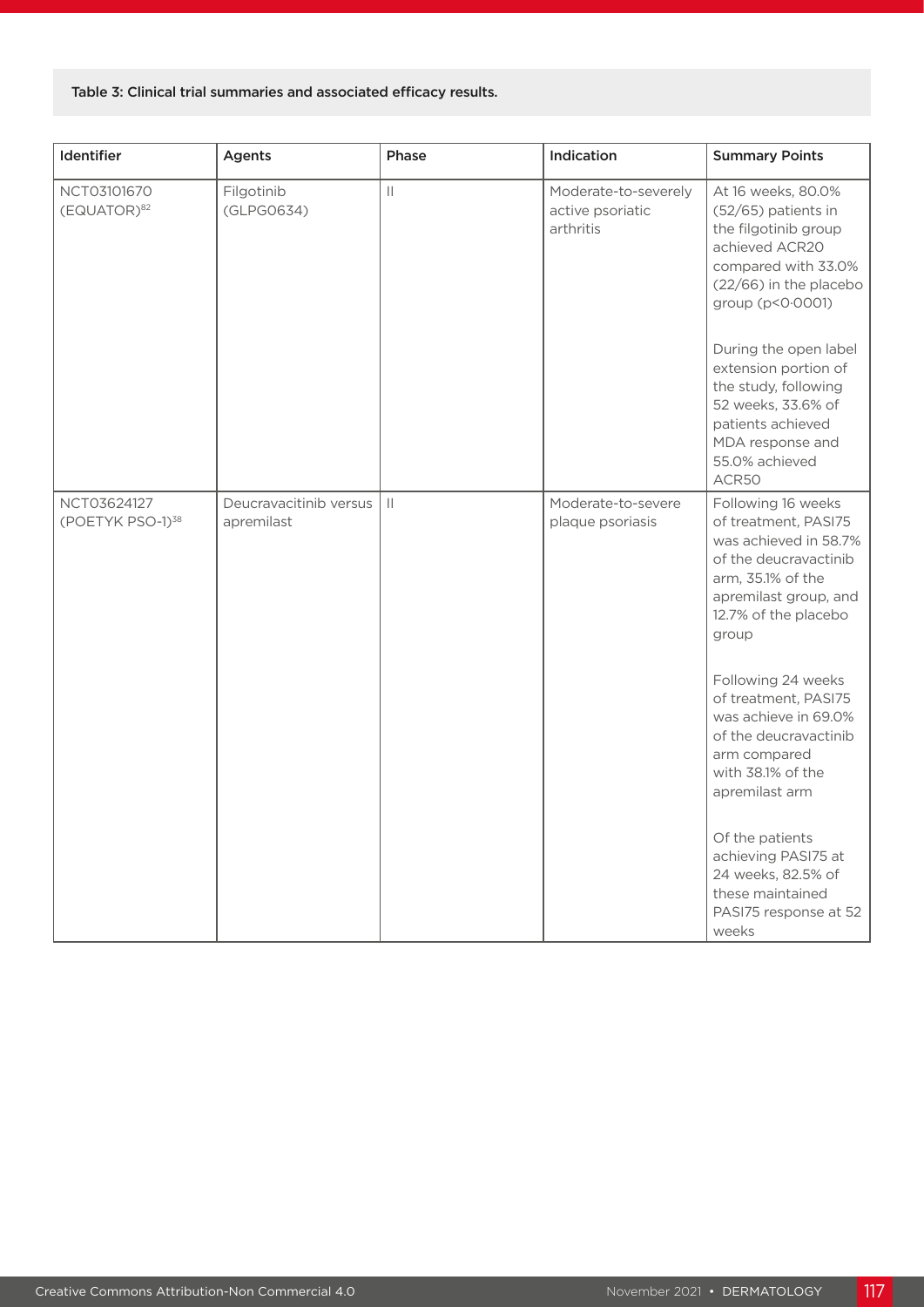#### Table 3 contined.

| Identifier                                  | <b>Agents</b>                                                | Phase        | Indication                                                             | <b>Summary Points</b>                                                                                                                                                                                          |
|---------------------------------------------|--------------------------------------------------------------|--------------|------------------------------------------------------------------------|----------------------------------------------------------------------------------------------------------------------------------------------------------------------------------------------------------------|
| NCT03611751<br>(POETYK PSO-2) <sup>39</sup> | Deucravacitinib<br>versus<br>apremilast<br>versus<br>placebo | $\vert\vert$ | Moderate-to-severe<br>plaque psoriasis                                 | Following 16 weeks<br>of treatment, PASI75<br>was achieved in 53.6%<br>of the deucravactinib<br>arm, 40.2% of the<br>apremilast arm, and<br>9.4% of the placebo<br>group                                       |
|                                             |                                                              |              |                                                                        | Following 24 weeks<br>of treatment, PASI75<br>was achieve in 59.3%<br>of the deucravactinib<br>arm compared<br>with 37.8% of the<br>apremilast arm                                                             |
|                                             |                                                              |              |                                                                        | Of the patients<br>achieving PASI75 at<br>24 weeks, 81.4% of<br>these maintained<br>PASI75 response at 52<br>weeks                                                                                             |
| NCT0373335352                               | EDP1815 versus<br>placebo                                    | T            | Atopic dermatitis, and<br>patients with mild-to-<br>moderate psoriasis | Following 56-day<br>treatment regimen,<br>there was a 62%<br>difference in EASI<br>score in EDP1815<br>versus placebo<br>(p=0.034) and 71%<br>treatment difference<br>in IGA*BSA (p=0.019)<br>On Day 56, 10/16 |
|                                             |                                                              |              |                                                                        | patients showed<br>improvements in EASI<br>(with 3/10 achieving<br>an EASI75 clinical<br>response)                                                                                                             |
|                                             |                                                              |              |                                                                        | In the psoriasis<br>cohorts, EDP1815<br>limited the production<br>of mediator<br>inflammatory<br>cytokines including<br>1L-6, IL-8, TNF, and IL-1                                                              |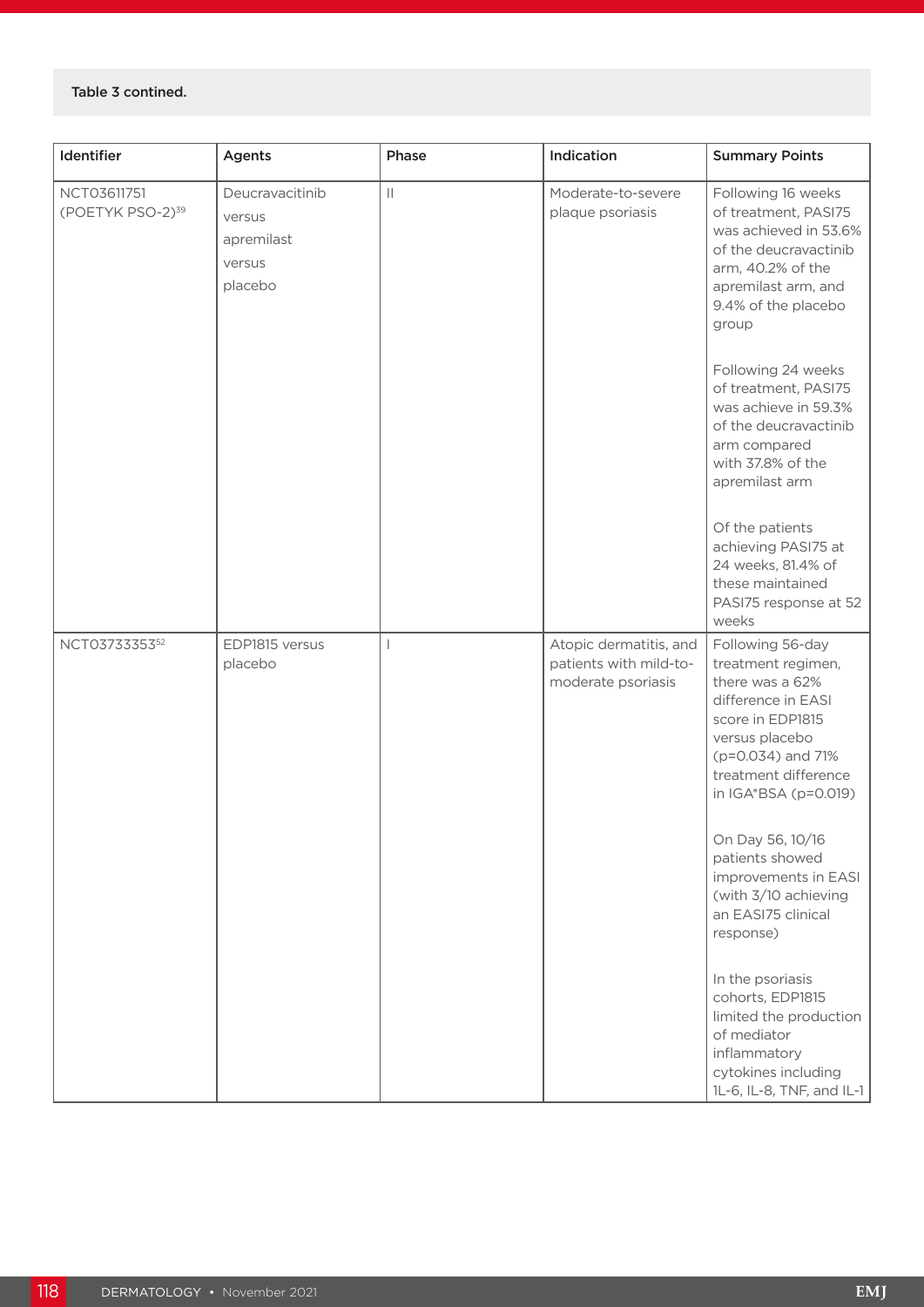#### Table 3 contined.

| Identifier    | Agents                                   | Phase | Indication     | <b>Summary Points</b>                                                                                                                                                                                                                                                                  |
|---------------|------------------------------------------|-------|----------------|----------------------------------------------------------------------------------------------------------------------------------------------------------------------------------------------------------------------------------------------------------------------------------------|
| NCT0425079245 | Naltrexone post-<br>versus pre-treatment |       | Mild psoriasis | Following 12 weeks of<br>low dose naltrexone<br>therapy, PASI score<br>difference of 4.96<br>(p<0.001), DLQI<br>score difference of<br>6.32 (p<0.001), and<br>a IGA*BSA score<br>difference of 3.9<br>(p<0.001) compared<br>with observations<br>of the same group<br>before treatment |

ACR20: American College of Rheumatology score with 20% improvement; ACR50: American College of Rheumatology score with 50% improvement; DLQI: Dermatology Life Quality Index; EASI: Eczema Area and Severity Index; IGA\*BSA: Investigator's Global Assessment and Body Surface Area; MDA: minimal disease activity; PASI75: Psoriasis Area and Severity Index with 75% improvement from baseline; PASI100: Psoriasis Area and Severity Index with 100% improvement from baseline.

#### References

- 1. Afonina IS et al. Immune responses and therapeutic options in psoriasis. Cell Mol Life Sci. 2021;78(6):2709-27.
- 2. Rendon A, Schäkel K. Psoriasis pathogenesis and treatment. Int J Mol Sci. 2019;20(6):1475.
- 3. Balogh EA et al. Emerging systemic drugs in the treatment of plaque psoriasis. Expert Opin Emerg Drugs. 2020;25(2):89-100.
- 4. Bagel J, Gold LS. Combining topical psoriasis treatment to enhance systemic and phototherapy: a review of the literature. J Drugs Dermatol. 2017;16(12):1209-22.
- 5. Armstrong AW, Read C. Pathophysiology, clinical presentation, and treatment of psoriasis: a review. JAMA.

2020;323(19):1945-60.

- 6. Foerster J, Dawe R. Phototherapy achieves significant cost savings by the delay of drug-based treatment in psoriasis. Photodermatol Photoimmunol Photomed. 2020;36(2):90-6.
- 7. Housman TS et al. Phototherapy utilization for psoriasis is declining in the United States. J Am Acad Dermatol. 2002;46(4):557-9.
- 8. Ighani A et al. Comparison of management guidelines for moderate-to-severe plaque psoriasis: a review of phototherapy, systemic therapies, and biologic agents. J Cutan Med Surg. 2019;23(2):204-21.
- 9. Menter A et al. Adalimumab therapy for moderate to severe psoriasis: a

randomized, controlled Phase III trial. J Am Acad Dermatol. 2008;58(1):106- 15.

- 10. Menter A et al. A randomized comparison of continuous vs. intermittent infliximab maintenance regimens over 1 year in the treatment of moderate-to-severe plaque psoriasis. J Am Acad Dermatol. 2007;56(1):31.e1-15.
- 11. Langley RG et al. Long-term efficacy and safety of ustekinumab, with and without dosing adjustment, in patients with moderate-to-severe psoriasis: results from the PHOENIX 2 study through 5 years of follow-up. Br J Dermatol. 2015;172(5):1371-83.
- 12. Papp KA et al. Etanercept Psoriasis Study Group. A global Phase III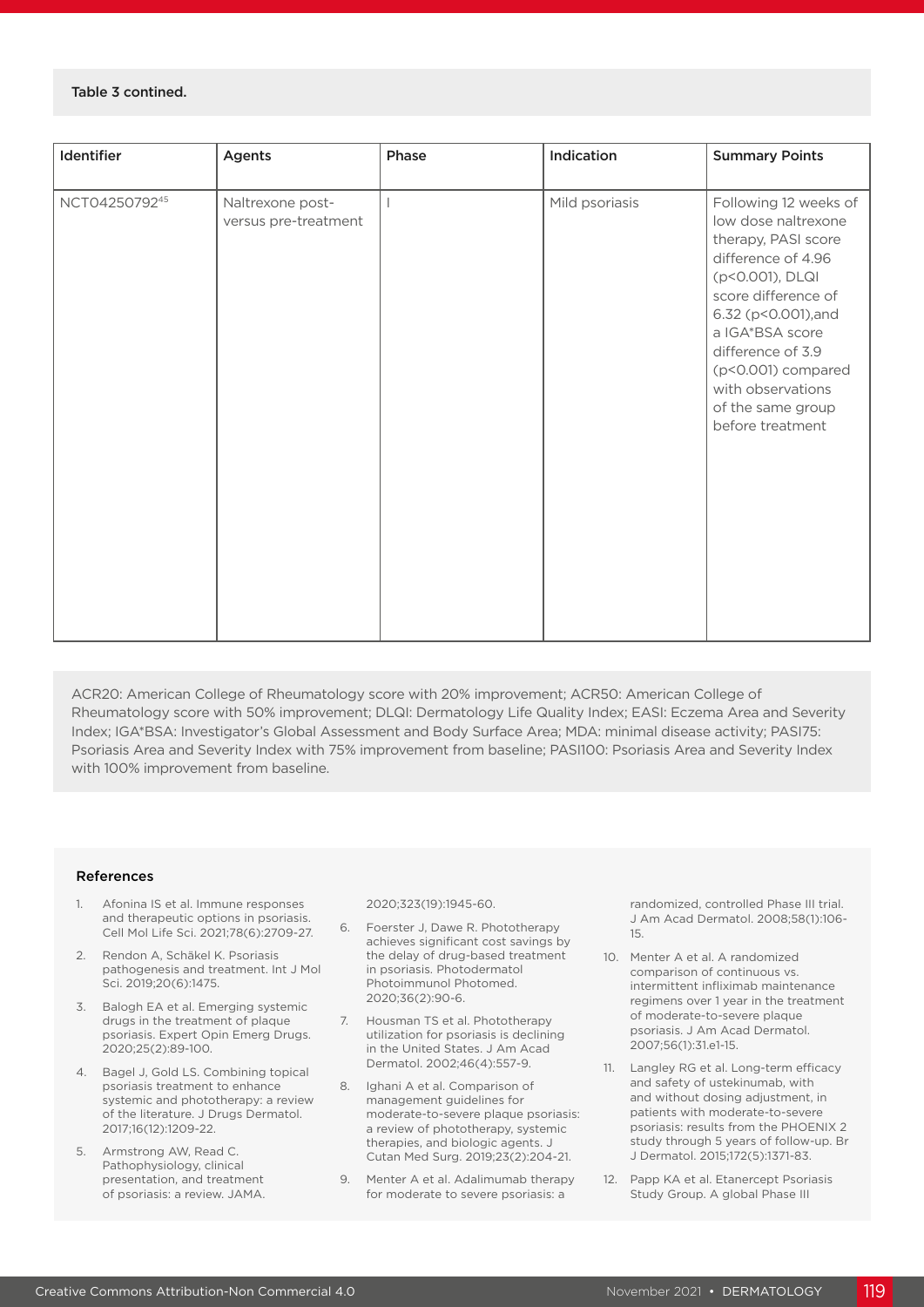randomized controlled trial of etanercept in psoriasis: safety, efficacy, and effect of dose reduction. Br J Dermatol. 2005;152(6):1304-12.

- 13. Kircik L et al.; Unite Study Group. Utilization of narrow-band ultraviolet light B therapy and etanercept for the treatment of psoriasis (UNITE): efficacy, safety, and patient-reported outcomes. J Drugs Dermatol. 2008;7(3):245-53.
- 14. Menter A et al. Drug survival of biologic therapy in a large, diseasebased registry of patients with psoriasis: results from the Psoriasis Longitudinal Assessment and Registry (PSOLAR). J Eur Acad Dermatol Venereol. 2016;30(7):1148- 58.
- 15. Gaspari AA, Tyring S. New and emerging biologic therapies for moderate-to-severe plaque psoriasis: mechanistic rationales and recent clinical data for IL-17 and IL-23 inhibitors. Dermatol Ther. 2015;28(4):179-93.
- 16. U.S. Food and Drug Administration (FDA). Biosimilar product information. Available at: https:// www.fda.gov/drugs/biosimilars/ biosimilar-product-information. Last Accessed: 7 May 2021.
- 17. Sandoz. Study to demonstrate equivalent efficacy and to compare safety of biosimilar adalimumab (GP2017) and humira. NCT02016105. https://ClinicalTrials.gov/show/ NCT02016105.
- 18. Global News Wire. Adalimumab biosimilar landscape report provides an analysis. 2021. Available at: https:// www.globenewswire.com/newsrelease/2021/01/20/2161094/0/en/ Adalimumab-Biosimilar-Landscape-Report-Provides-an-Analysis-of-35- Companies-along-with-Updated-45-Marketed-and-Pipeline-Drugs-DelveInsight.html. Last accessed: 12 October 2021.
- 19. Coherus BioSciences Inc. Coherus BLA filing for adalimumab biosimilar candidate accepted by FDA for review. 2021. Available at: https:// investors.coherus.com/news-releases/ news-release-details/coherusbla-filing-adalimumab-biosimilarcandidate-accepted-fda. Last accesssed: 7 May 2021.
- 20. Bilal J et al. A systematic review and meta-analysis of the efficacy and safety of the interleukin (IL)-12/23 and IL-17 inhibitors ustekinumab. secukinumab, ixekizumab, brodalumab, guselkumab and tildrakizumab for the treatment of moderate to severe plaque psoriasis. J Dermatolog Treat. 2018;29(6):569- 78.
- 21. Armstrong AW et al. Comparative efficacy and relative ranking of biologics and oral therapies for moderate-to-severe plaque psoriasis: a network meta-analysis. Dermatol

Ther (Heidelb). 2021;11(3):885-905.

- 22. Kim WB et al. Diagnosis and management of psoriasis. Can Fam Physician. 2017;63(4):278-85.
- 23. Cheng J, Feldman SR. The cost of biologics for psoriasis is increasing. Drugs Context. 2014;3:212266.
- 24. Fleming WK. Pharmacy management strategies for improving drug adherence. J Manag Care Pharm. 2008;14(6 Suppl B):16-20.
- 25. UCB Biopharma SR. A study to evaluate the safety and efficacy of bimekuzinab compared to an active comparator in adult subjects with moderate-to-severe chronic plaque psoriasis (BE RADIANT). NCT03536884. https://clinicaltrials. gov/ct2/show/NCT03536884.
- 26. Reich K et al. Bimekizumab versus secukinumab in plaque psoriasis. N Engl J Med. 2021;385(2):142-52.
- 27. Gordon KB et al. Bimekizumab efficacy and safety in moderate to severe plaque psoriasis (BE READY): a multicentre, double-blind, placebo-controlled, randomised withdrawal Phase 3 trial. Lancet. 2021;397(10273):475-86.
- 28. Papp KA et al. Dual neutralization of both interleukin 17A and interleukin 17F with bimekizumab in patients with psoriasis: results from BE ABLE 1, a 12-week randomized, doubleblinded, placebo-controlled Phase 2b trial. J Am Acad Dermatol. 2018;79(2):277-86.e10.
- 29. Colgene. Study to evaluate the safety, tolerability, pharmacokinetics, pharmacodynamics, and immunogenicity of CC-90006 in subjects with mild to moderate plaque-type psoriasis. NCT03337022. https://ClinicalTrials.gov/show/ NCT03337022.
- 30. Grebinoski S, Vignali DA. Inhibitory receptor agonists: the future of autoimmune disease therapeutics? Curr Opin Immunol. 2020;67:1-9.
- 31. Galapagos. Filgotinib. 2021. Available at: https://www.glpg.com/filgotinib. Last accessed: 14 June 2021.
- 32. Mease P et al. Efficacy and safety of filgotinib, a selective Janus kinase 1 inhibitor, in patients with active psoriatic arthritis (EQUATOR): results from a randomised, placebocontrolled, Phase 2 trial. Lancet. 2018;392(10162):2367-77.
- 33. Gladman DD et al. FRI0339 Longterm efficacy of the oral selective janus kinase 1 inhibitor filgotinib in psoriatic arthritis: week 52 response patterns in individual patients from an open-label extension (OLE) study (EQUATOR2). Ann Rheum Dis. 2020;79:763.
- 34. Gilead. New analyses of phase 2 EQUATOR clinical program support durable efficacy of filgotinib in psoriatic arthritis. 2020. Available

at: https://www.gilead.com/ news-and-press/press-room/ press-releases/2020/6/newanalyses-of-phase-2-equator-clinicalprogram-support-durable-efficacyof-filgotinib-in-psoriatic-arthritis. Last Accessed: 19 May 2020.

- 35. Pfizer. A study to evaluate safety and efficacy of PF-06826647 for moderate to severe plaque psoriasis. NCT03895372. https://ClinicalTrials. gov/show/NCT03895372.
- 36. Pfizer. A first in human study to evaluate safety, tolerability, and pharmacology of PF-06826647 in healthy subjects and subjects with plaque psoriasis. NCT03210961. https://clinicaltrials.gov/ct2/show/ NCT03210961.
- 37. Business Wire. Bristol Myers Squibb presents positive data from two pivotal phase 3 psoriasis studies demonstrating superiority of deucravacitinib compared to placebo and Otezla® (apremilast). 2021. Available at: https:// www.businesswire.com/news/ home/20210423005134/en/Bristol-Myers-Squibb-Presents-Positive-Data-from-Two-Pivotal-Phase-3- Psoriasis-Studies-Demonstrating-Superiority-of-Deucravacitinib-Compared-to-Placebo-and-Otezla%C2%AE-apremilast. Last accessed: 14 June 2021.
- 38. Bristol-Myers Squibb. Effectiveness and safety of BMS-986165 compared to placebo and active comparator in participants with psoriasis (POETYK-PSO-1). NCT03624127. https://clinicaltrials.gov/ct2/show/ NCT03624127.
- 39. Bristol-Myers Squibb. An investigational study to evaluate experimental medication BMS-986165 compared to placebo and currently available treatment in participants with moderate-to-severe plaque psoriasis (POETYK-PSO-2). NCT03611751. https://clinicaltrials.gov/ ct2/show/NCT03611751.
- 40. Mease PJ et al. Efficacy and safety of deucravacitinib (BMS-986165), an oral, selective tyrosine kinase 2 inhibitor, in patients with active psoriatic arthritis: results from a Phase 2, randomized, double-blind, placebo-controlled trial. Abstract L03. ACR Convergence 2020, 5-9 November, 2020.
- 41. Zhang Y et al. ROR nuclear receptors: structures, related diseases, and drug discovery. Acta Pharmacol Sin. 2015;36(1):71-87.
- 42. Boehringer Ingelheim. A study to test how well patients with plaque psoriasis tolerate BI 730357 over a longer period and how effective it is. NCT03835481. https://ClinicalTrials. gov/show/NCT03835481.
- 43. Boehringer Ingelheim. This study is done in patients with plaque psoriasis and tests how well they tolerate